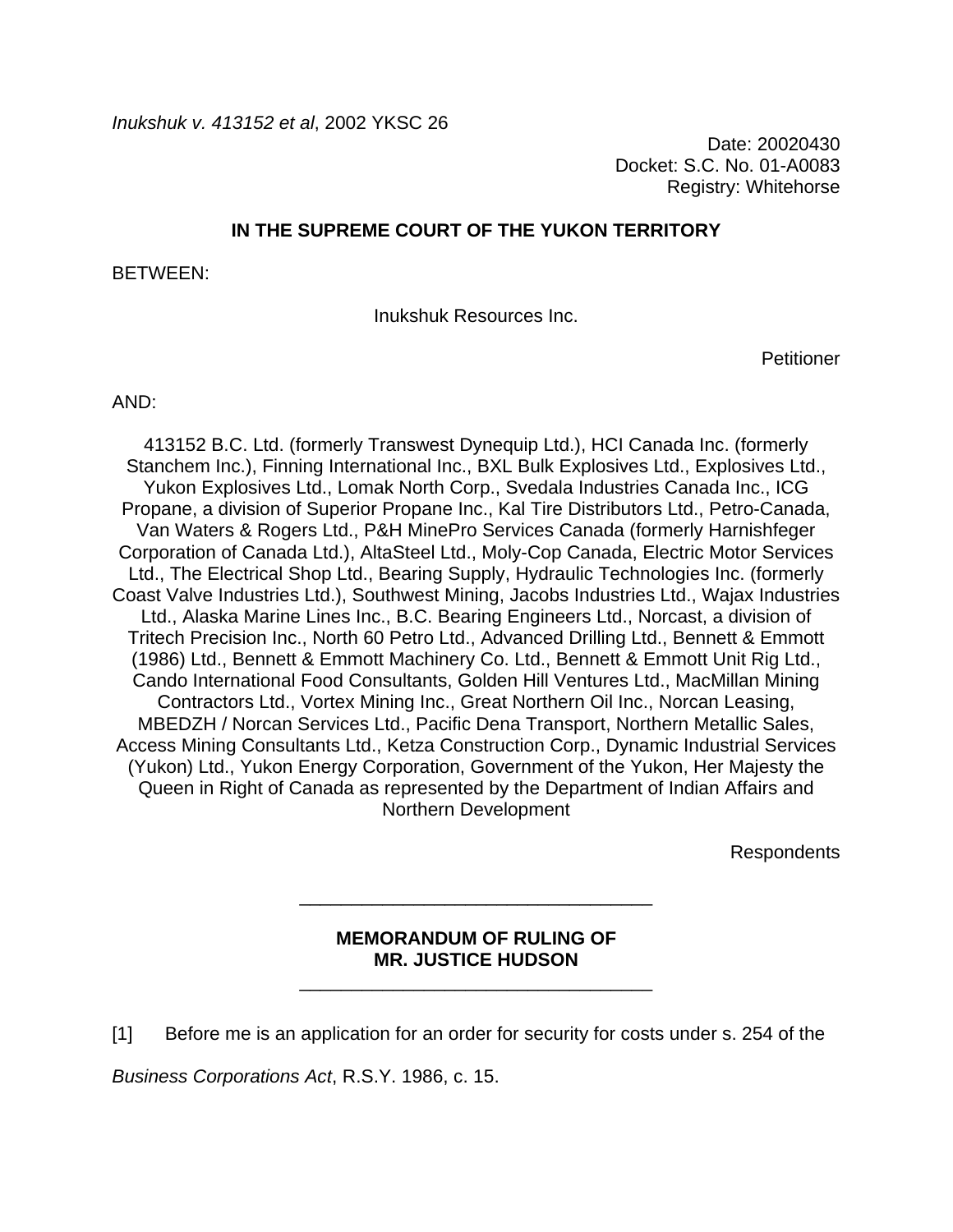[2] These proceedings have been commenced by petition and are of an unusual nature. They deal with the assets of an insolvent company, Anvil Range Mining Corporation.

[3] The mining lien claimants ("MLC's"), the respondents in these proceedings, who brought themselves within the *Miners Lien Act*, R.S.Y. 1986, c. 116, brought action on August 6, 1998 for a declaration of lien in the amount of their respective claims. On November 22, 1999 judgment was proclaimed regarding all their claims, as requested. This judgment was entered March 2000.

[4] Proceedings were commenced in Ontario under the *Companies' Creditors Arrangement Act,* R.S.C. 1985, c. C-25 in the commercial list of the Superior Court of Justice of Ontario. The proceedings in Yukon regarding the miner's liens were authorized by that court. Ultimately the lien claimants, some secured creditors and the various governments presented a plan of arrangement to the interim receiver. This resulted in an arrangement being proposed, involving the value of the assets being shared among the above-mentioned parties. There was no distribution to, or share appropriated to the unsecured creditors.

[5] There was an appeal to the Ontario Court in which the "Cumberland Group" participated. The petitioner is the assignee of the Cumberland Group, or some of the members of the Cumberland Group. That Appeal Court supported the receiver's plan of arrangement, notwithstanding participation by some creditors, including the Cumberland Group, to derail the proposed plan.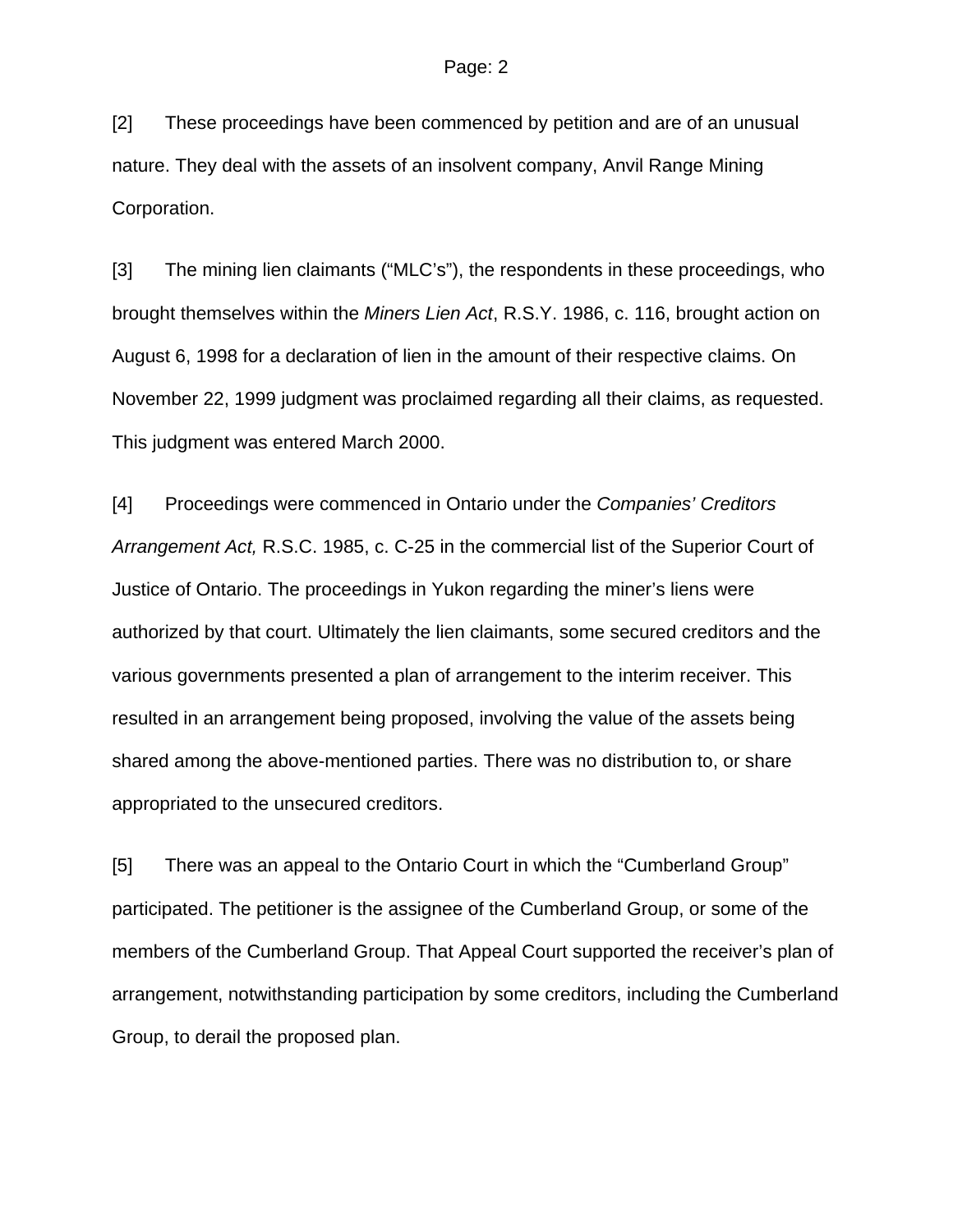[6] Mr. Justice Farley of the Ontario Superior Court of Justice, found the position of the Cumberland Group wanting. The interim receiver's plan was approved.

[7] A further appeal was made to the Ontario Court of Appeal by Cumberland Group (and including this petitioner). This appeal has been heard but no decision has yet been pronounced.

[8] The petitioner herein claims to be the assignee of many unsecured creditors of Anvil Range Mining Corporation through Cumberland Group, but has declined or refused to provide proof of these arrangements with Cumberland or with the original creditors. This makes it difficult to describe with accuracy the relationship and rights which bring these parties to court on these matters.

[9] In addition, the petitioner has declined to indicate what assets it has that might be available should costs be awarded against it, except for a submission in the hearing of this application that they hold several millions of dollars of debts due from Anvil Range Mining Corporation. This on the surface would appear to be an audacious claim since, on the evidence, the assets of Anvil Range Mining Corporation have been valued at approximately \$20 million and the claims of secured creditors, without considering the MLC's, exceed \$25 million.

[10] If the MLC's are included, the so-called secured claims would be over \$50 million and the amount of the assets available would continue to be less than \$20 million.

[11] The petitioner's claim for relief is for: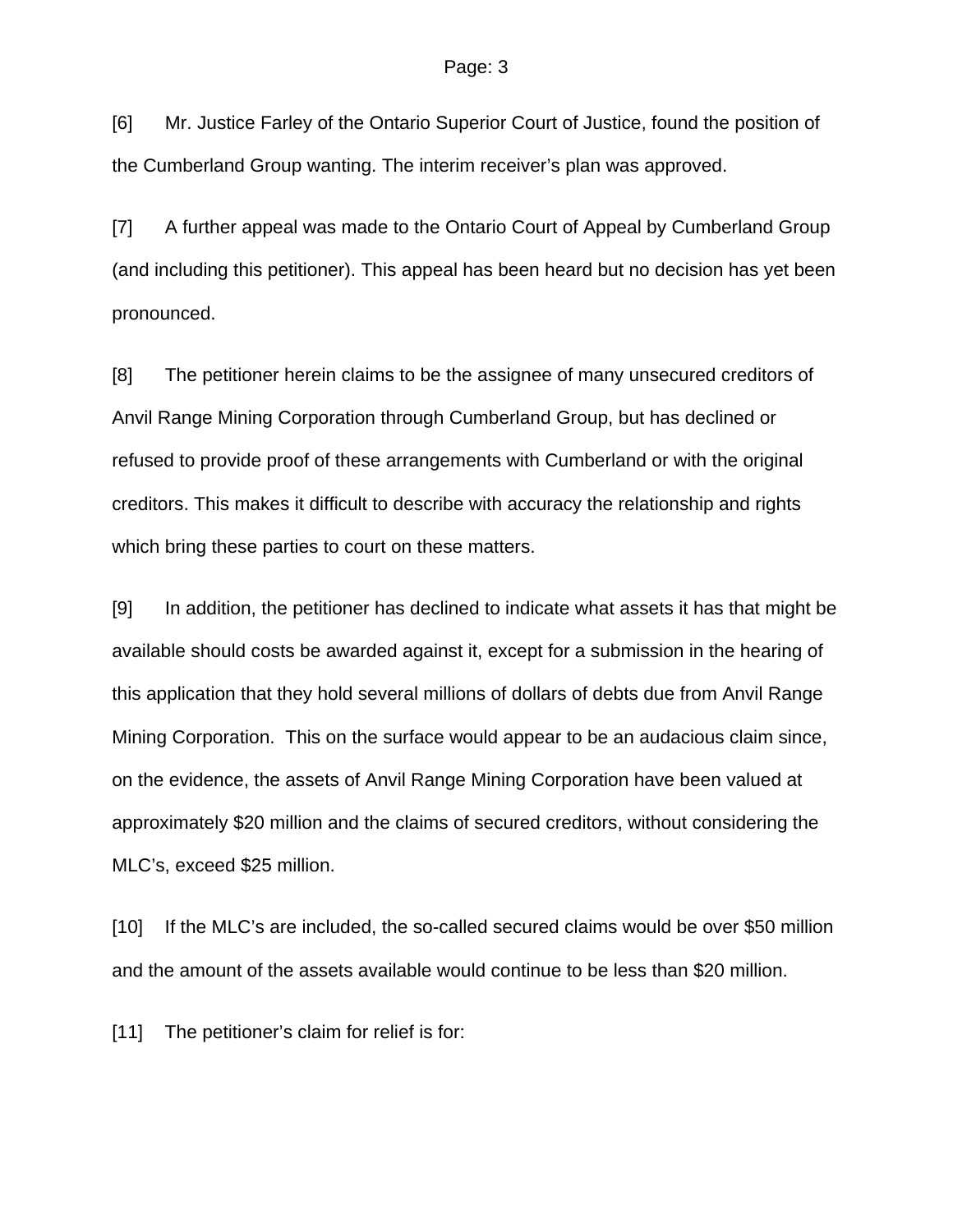- a) A declaration that the *Miners Lien Act,* 1986 is inapplicable to federal Crown land in accordance with ss. 17(1) and 18 of the *Yukon* Act, ss. 91(1A) and 92 of the *Constitution Act,*  1867 and Rules 10 and 5(22) of the *Rules of Court;*
- b) A declaration that the liens held by the Respondent Lien Holders are invalid;
- c) An Order that the Respondents pay the Petitioner's costs of the application; and
- d) Such further relief as counsel may advise and this Honourable Court permits.

[12] After the petition was served, the court agreed, at the request of all parties, to a

pre-trial conference on January 11, 2002. This was thought to be necessary in order to

make the court aware of the nature of the proceedings and to begin case management.

All parties were represented at the pre-trial conference, with Mr. Leitch speaking for the

MLC's and Mr. Lokan for the petitioner.

[13] At this pre-trial conference, counsel described the relief being sought, the way the

matter could proceed and the time estimates for hearing. Mr. Leitch, on behalf of all

respondents, detailed some preliminary points that were to be argued.

[14] The MLC's, Yukon Energy Corporation, and the governments supporting them,

had moved for various relief as follows, *inter alia*:

- 1. An order that the petitioner applies to add Anvil Range Mining Corporation as a party to these proceedings and also add Cominco Co. Ltd. as a party.
- 2. That the matter be heard as a trial with all pre-trial proceedings including discoveries and an adjournment of the hearing of the petition until such time as these preliminary proceedings can be done.
- 3. An order for security for costs.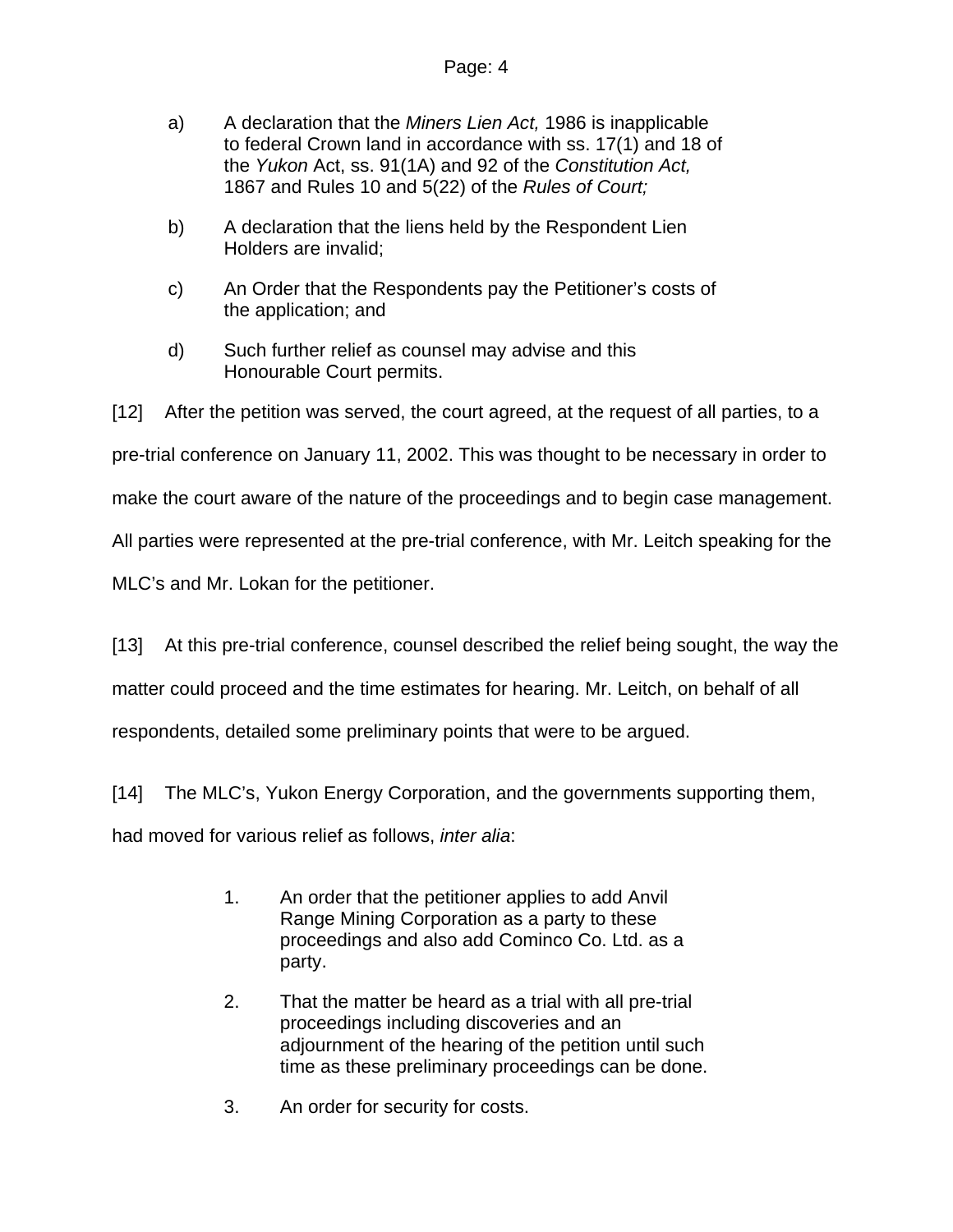- 4. A stay of proceedings (which has been granted).
- 5. Dismissal of these proceedings for lack of standing.
- 6. Dismissal of these proceedings because of the finding in this court in the mining lien claims being judgment in *rem,* which thereby created an estoppel.
- 7. Dismissal by reason of the doctrine of *res judicata*.
- 8. Dismissal of the petition as an abuse of process.
- 9. Dismissal as the issues brought are moot.
- 10. Special costs.

These were detailed at the January 11, 2002 pre-trial conference. They were discussed and times were fixed for the hearing of the preliminary matters and for the hearing of the petition. The hearing of the preliminary matters was scheduled for April 15, 16 and 17, 2002. It was the position of the petitioner that these matters should proceed notwithstanding the outstanding appeal in the Ontario Court of Appeal, which respondents' counsel argued had a direct bearing on these proceedings.

[15] Deadlines were set for the filing of motions and responses, authorities and briefs. Mr. Leitch was to draw an order with respect to the matters determined, but no such order has yet been filed.

[16] On April 9, 2002, the petitioner communicated by fax with the trial coordinator of this court indicating a change of position. They indicated that they now felt that the result of the proceeding before the Ontario Court of Appeal would "change the legal landscape". For that reason, they argued the hearing of the preliminary matters should be stayed pending the outcome of the Ontario appeal. At a conference held on April 11,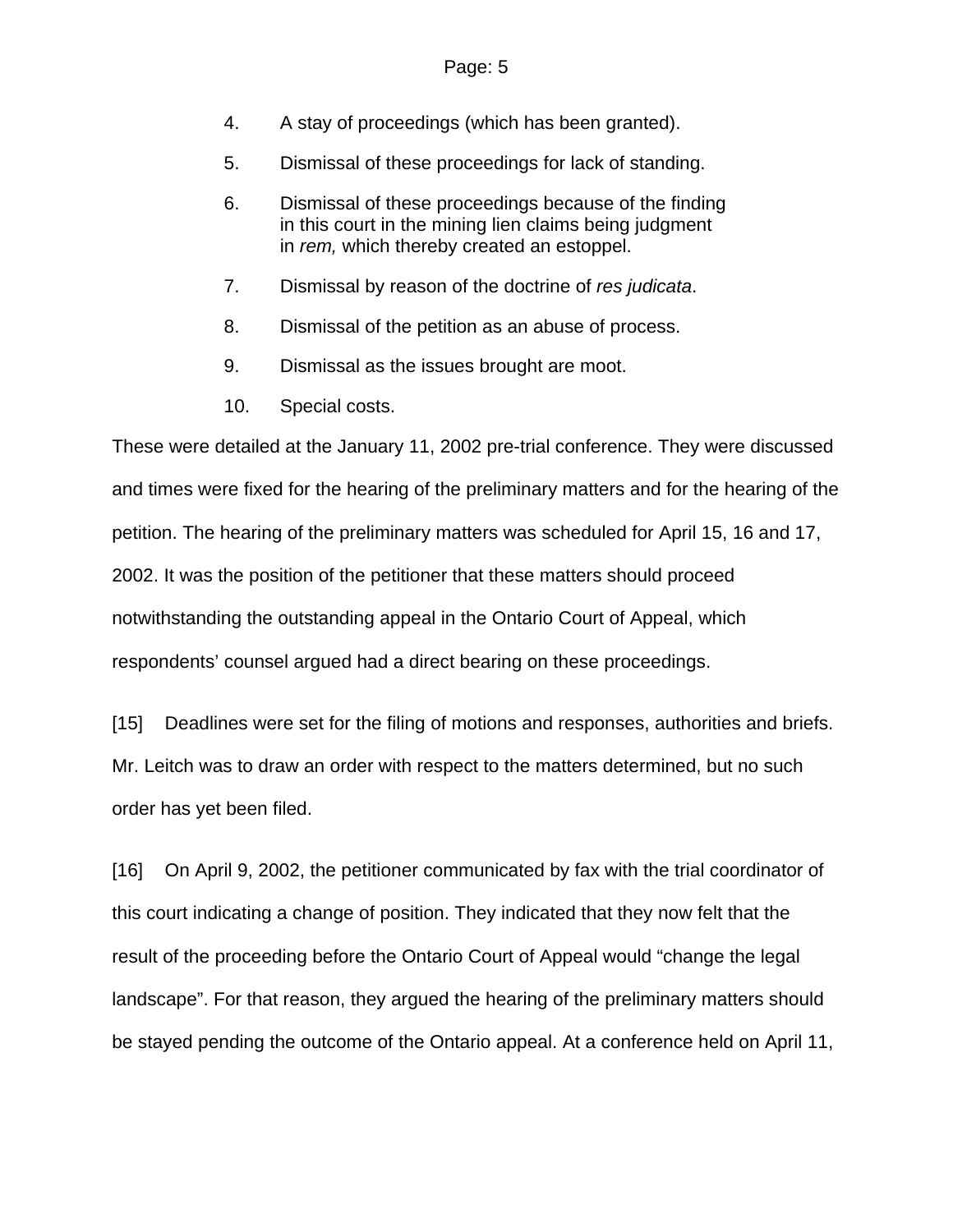2002, all parties agreed that the hearing of the preliminary motions, with some exceptions, would be stayed or adjourned generally.

[17] In the result, the court directed that:

- 1. Two immaterial items were to be heard, in addition to the claim for security for costs. These were directed to be heard on April 15, 2002 at 11:00 a.m.
- 2. No other interlocutory proceedings, or indeed, other proceedings in this matter would take place without leave of the court, pending the determination of the Ontario Court of Appeal matter.
- 3. The petitioner shall be responsible for costs thrown away regarding today's proceeding, the proceedings of January 11, 2002 and preparing for the April 15, 2002 hearing. These costs, after assessment, to be payable forthwith on Scale 3.

[18] I do not know if any formal order has been entered with respect to this order at present.

[19] The MLC's and Yukon Energy Corporation each separately seek an order for security for costs in the amount of \$50,000, as follows:

> An Order requiring Inukshuk to post security for costs for the Applicants in the sum of \$50,000.00 or such other amount as may seem just to this Honourable Court with liberty to the Applicants to apply to this Honourable Court to seek an increase of this amount as this proceeding progresses.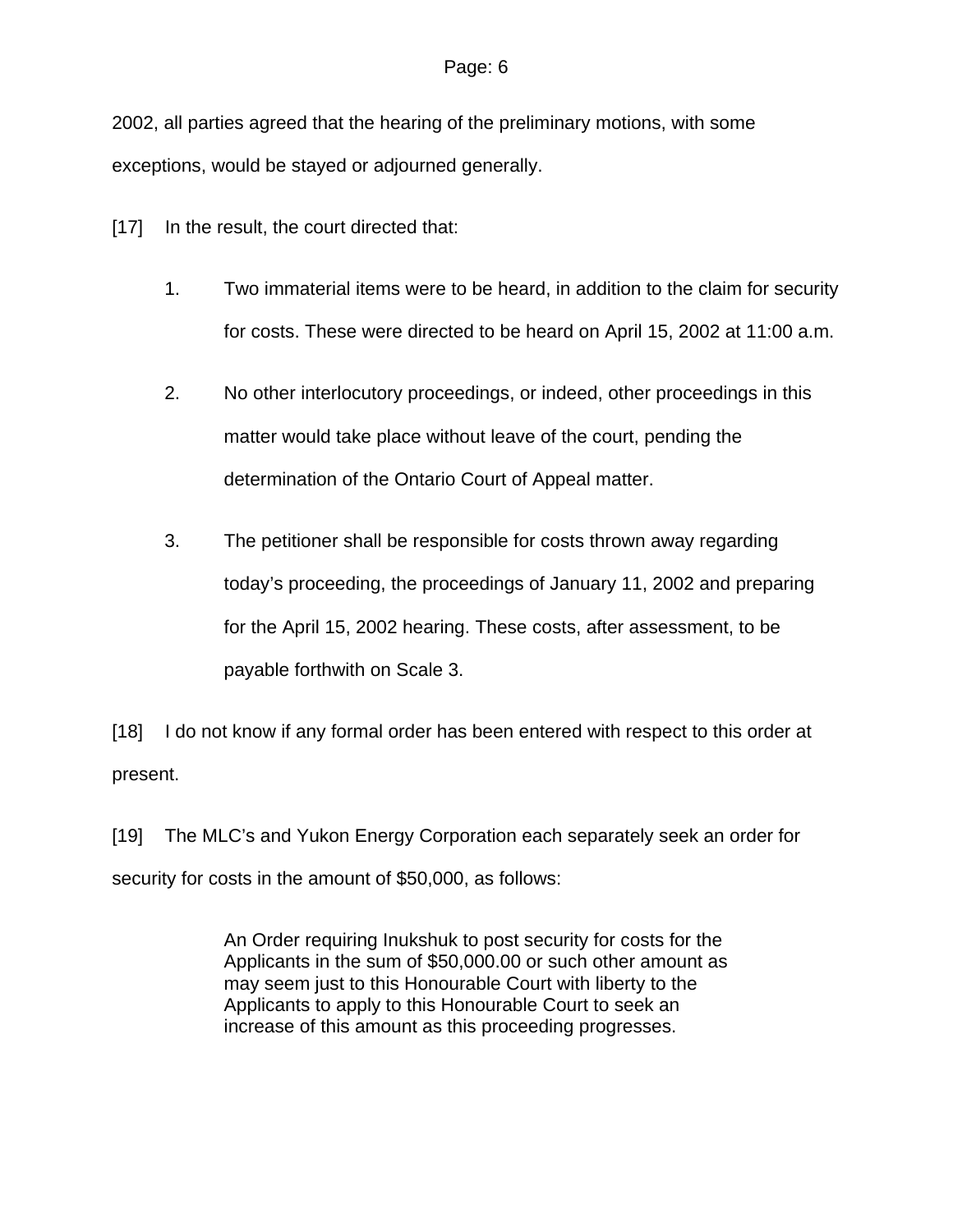[20] On April 15, 2002, this matter came on for hearing on the issue of security for costs. All parties were represented. Mr. Leitch, again, took the lead. Mr. Landry appeared by telephone and spoke on behalf of his client, Yukon Energy Corporation. Mr. Buchan appeared in person and led the argument on behalf of the petitioner.

[21] It was argued that these proceedings are potentially complicated and time consuming matters, particularly in terms of preparation.

[22] It was argued that the hearing would take three to four days if all issues proceed to a final determination point. I am inclined to agree with this proposition.

[23] The affidavits filed are lengthy and, including exhibits, one of them exceeds 672 pages. There are extensive Books of Authorities to be copied, such books to-date being well over 200 pages. Considering the number of counsel involved, the costs for photocopying alone will be considerable. On the other hand, several of the forms of relief sought by motion involve a dismissal of the proceedings. If any one of these were granted, the length of the proceedings would be substantially reduced.

[24] The respondents have referred to three cases in support of their application for security for costs. Also cited is s. 254 of the Yukon *Business Corporations Act, supra.*  This section reads:

> In any action or other legal proceeding in which the plaintiff is a body corporate, if it appears to the court on the application of a defendant that the body corporate will be unable to pay the costs of a successful defendant, the court may order the body corporate to furnish security for costs on any terms it thinks fit.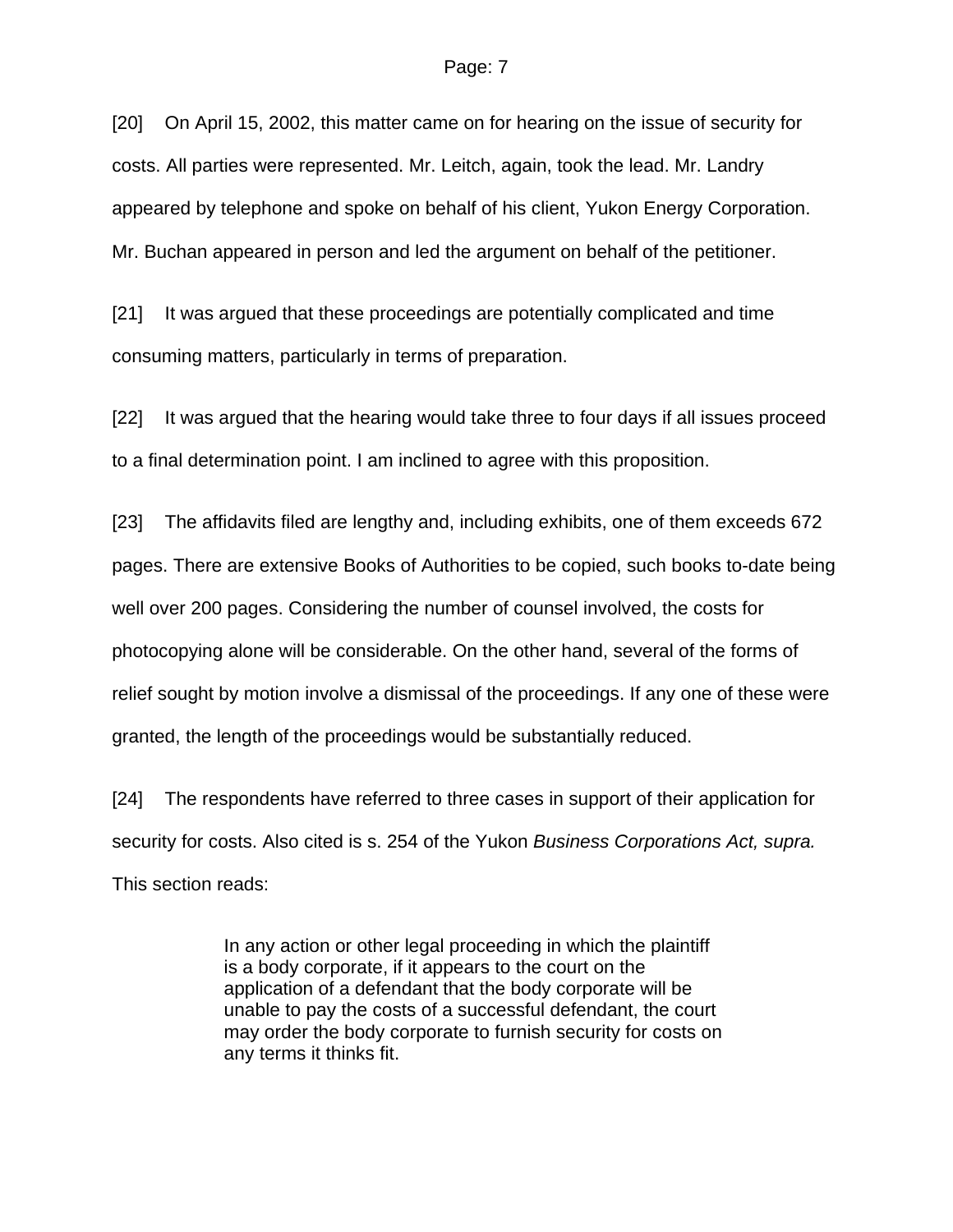[25] The case of *Fat Mel's Restaurant Ltd. v. Canadian Northern Shield Insurance* 

*Co.,* [1993] B.C.J. No. 507 (C.A.) (QL) deals with essentially the same facts. The court

there considered the purpose of an order for security for costs. At para. 15, Proudfoot

J.A., for the court, stated:

In *Island Research & Development Corp. v. The Boeing Co.,*  [1991] B.C.J. No. 12 (3 January 1991), Vancouver C902161 (B.C.S.C.), Spencer J. said (at p. 3):

> The purpose of security for costs is to protect a defendant from the likelihood that in the event of its success it will be unable to recover its costs from the plaintiff. The plaintiff is not to be permitted a free ride on an unlikely claim at the defendant's expense. The factors to be considered in achieving a just balance between the defendant's right to protection and the plaintiff's right to advance a potential claim for adjudication include the chance of the claim's success, the anticipated level of cost in conducting the action and the prospect of the plaintiffs ever having assets from which to pay the defendants' costs if the claim fails.

The making of an order under s. 229 of the *Company Act* is discretionary. However, once the applicant for security has shown that the plaintiff will not be able to pay costs should the claim fail, security is generally ordered unless the court is satisfied that there is no arguable defence.

[27] In keeping with the factors discussed above, I am satisfied that the respondents

here have made it appear that the petitioner will not be able to pay the costs. I am also

satisfied, for the purpose of this application, that there are arguable defences.

<sup>[26]</sup> And further at para. 16: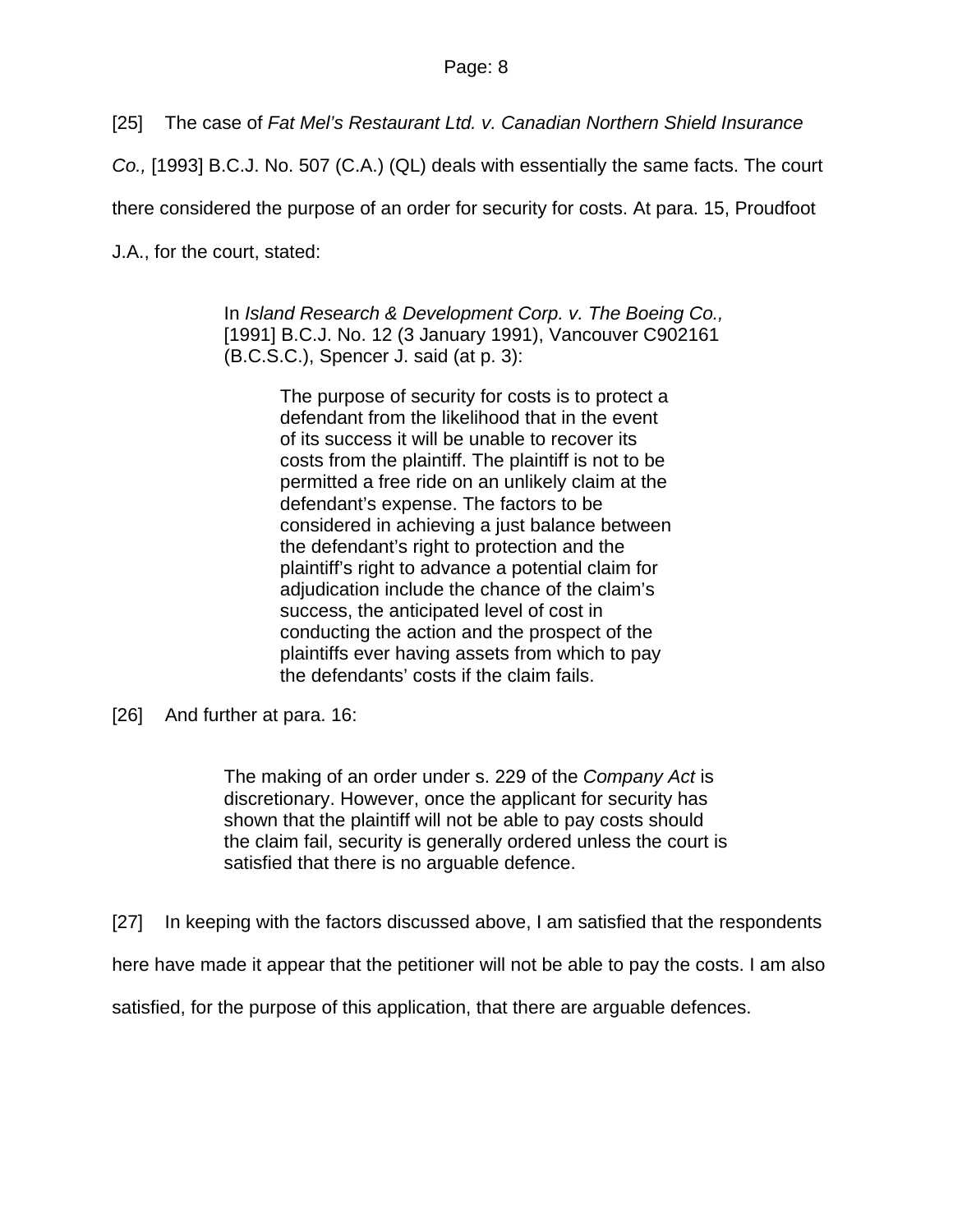[28] Another case relied on by the respondents is *Kropp (c.o.b. Canadian Resort* 

*Development Corp.) v. Swaneset Bay Golf Course Ltd.*, [1997] B.C.J. No. 593 (C.A.)

(QL). At para. 14, Finch J.A. (as he then was) stated that this concept contained in s.

254 dates back to the *English Companies Act, 1862,* stating:

The wording of the section has altered very little in the subsequent 135 years.

[29] *Pearson v. Naydler*, [1977] 3 All E.R. 531 (Ch D) states as follows:

The basic rule that a natural person who sues will not be ordered to give security for costs, however poor he is, is ancient and well-established. … `the general rule is that poverty is no bar to a litigant'. …

In the case of a limited company, there is no basic rule conferring immunity from any liability to give security for costs. The basic rule is the opposite …

[30] In the *Kropp, supra,* case, the court also cites *Keary Development v. Tarmac* 

*Construction,* [1995] 3 All E.R. 534 (Eng. C.A.). The principles engaged in the

application of a section such as s. 254 are detailed as follows:

- 1. The court has a complete discretion whether to order security, and will act in light of all the relevant circumstances;
- 2. The possibility or probability that the plaintiff company will be deterred from pursuing its claim is not without more sufficient reason for not ordering security;
- 3. The court must attempt to balance injustices arising from use of security as an instrument of oppression to stifle a legitimate claim on the one hand, and use of impecuniosity as a means of putting unfair pressure on a defendant on the other;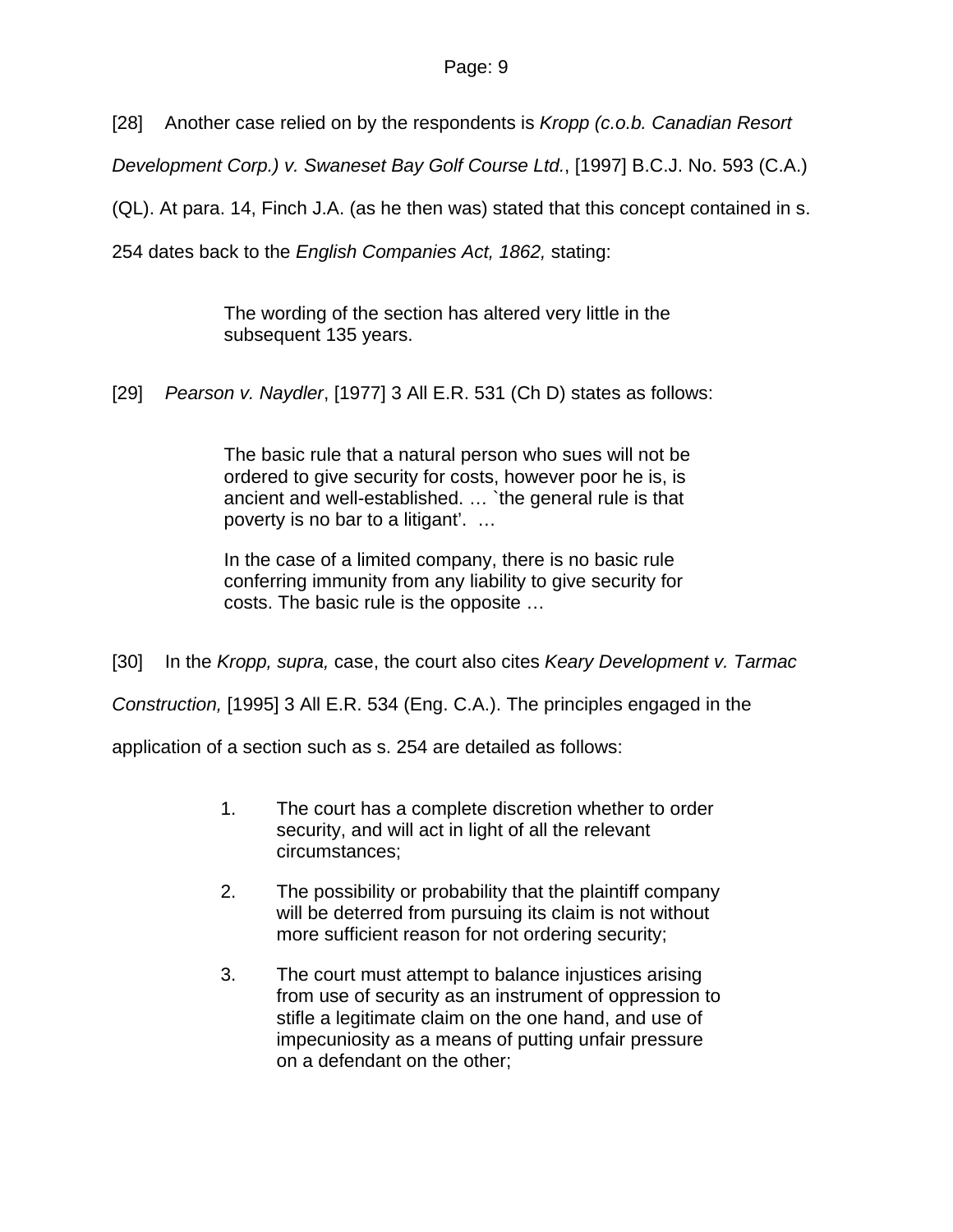- 4. The court may have regard to the merits of the action, but should avoid going into detail on the merits unless success or failure appears obvious;
- 5. The court can order any amount of security up to the full amount claimed, as long as the amount is more than nominal;
- 6. Before the court refuses to order security on the ground that it would unfairly stifle a valid claim, the court must be satisfied that, in all the circumstances, it is probable that the claim would be stifled; and
- 7. The lateness of the application for security is a circumstance which can properly be taken into account.

[31] These principles were applied by the British Columbia Court of Appeal in *Kropp, supra,* and were adopted in the case of *Joe Quatum Realty Ltd. v. Blenk*, [1998] B.C.J. No. 1728 (S.C.) (QL).

[32] In construing s. 254, it is interesting to note that the equivalent section in British Columbia in 1948 read, "if it appears by credible testimony". By 1993 the section read, "and it appears". This clearly indicates legislative intent to eliminate a need to have the decision based on credible testimony. Instead, if "it appears" or that the plaintiff corporation will be unable to pay the defendant's costs, then a case for security for costs will be made out.

[33] The history of the Yukon legislation is similar. The equivalent of s. 254 in 1978, s. 319(1) read, "if it appears by credible testimony". The same section now reads as indicated above, "if it appears".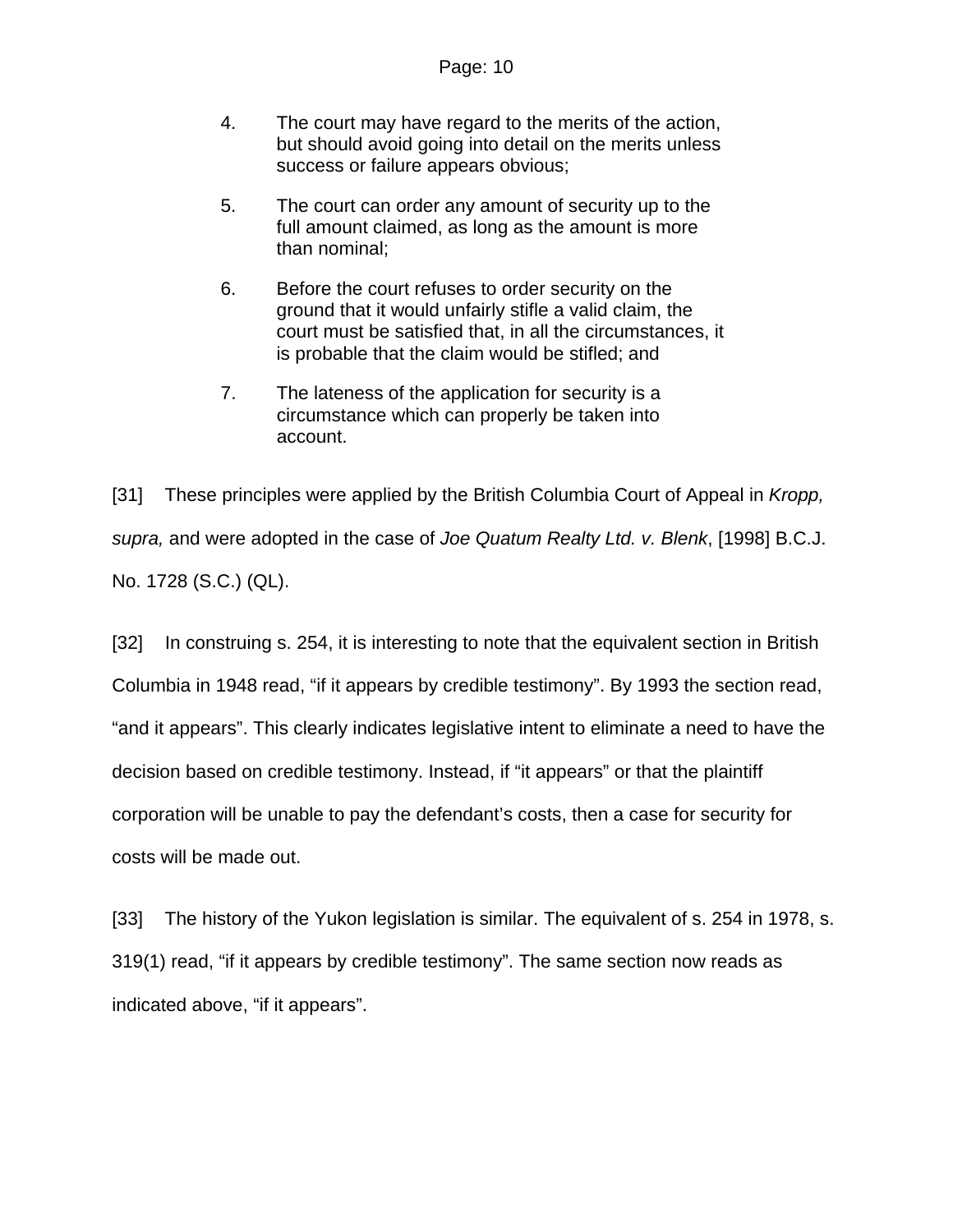[34] I take it that this change in wording can only serve to reduce the standard of proof required to one of appearance only, not proven appearance. I take the phrase "all relevant circumstances" to reinforce the view that the standard of proof is a low one.

[35] Dealing with the first principle outlined above, the court has complete discretion in deciding whether or not to order security for costs.

[36] The petitioner submits that the claim for security must fail because the respondents have failed to show that the petitioner will be unable to pay the respondents' costs pursuant to s. 254 of the *Business Corporation Act, supra*.

[37] The evidence provided by the respondents is not overwhelming on this point. It consists of:

- a) A certificate showing that Inukshuk has no entries in the Personal Properties Security Registry of Ontario. This is of minimum weight.
- b) The petitioner delayed paying costs assessed against it in the Ontario Superior Court of Justice until, apparently, the last minute.
- c) In spite of requests for information and the obvious relevance of this information in these proceedings, the petitioner has declined to provide anything by way of a list of assets or, indeed, any reference to exigible assets.
- d) The petitioner's counsel, in responding to the respondents' submission, put forward the unsecured debt of Anvil Range Mining Corporation, which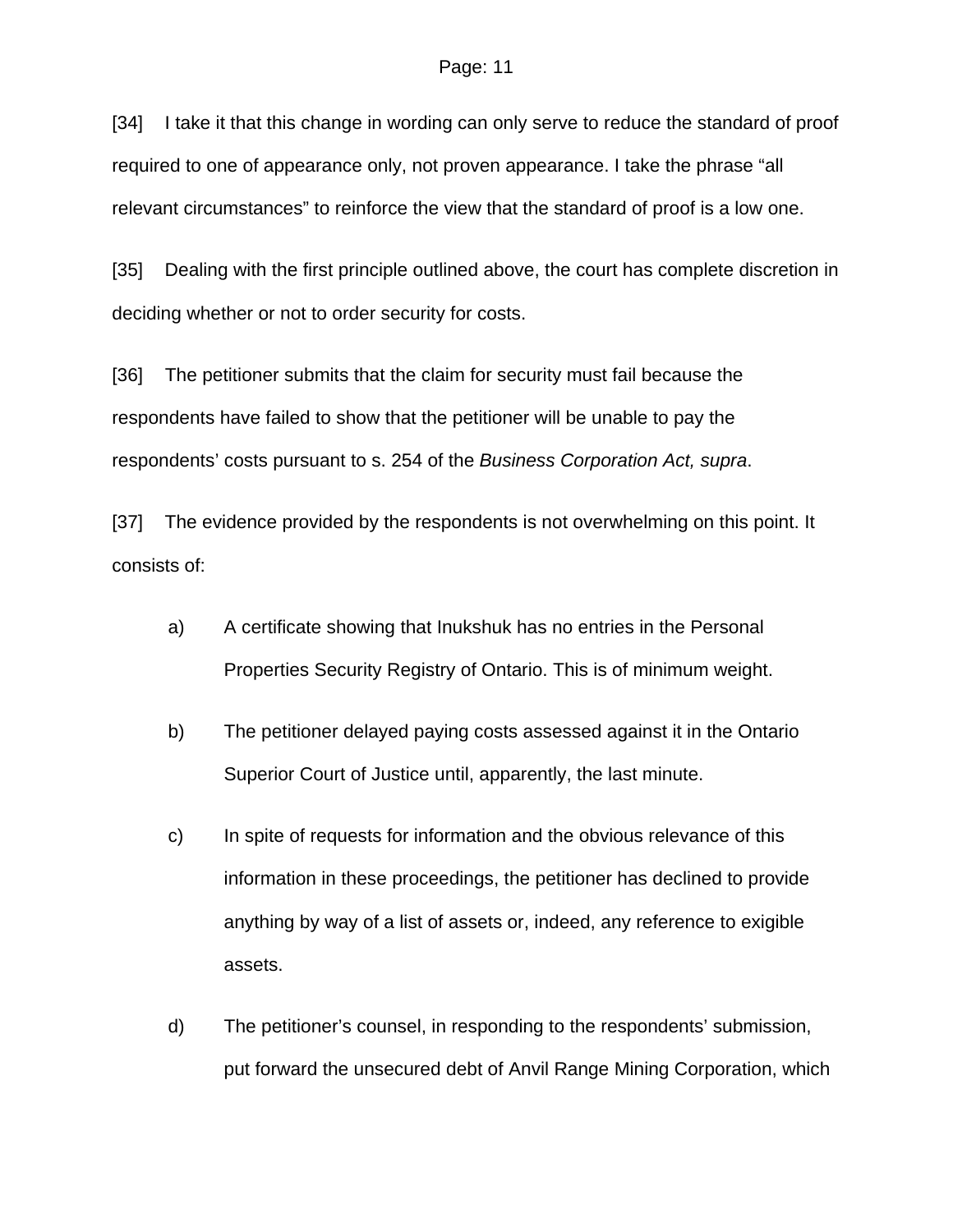it asserts it holds as evidence of assets. This submission is made notwithstanding that even if successful in this matter, others view the value of these receivables as nil because the secured indebtedness of Anvil Range is exceeded by two and one-half times the asset value, without including the miners lien claims.

 Such matters would, of course, remain to be proven at the hearing of petition, but for the purposes of this application they are capable of providing "an appearance".

[38] Having regard to all the circumstances which I find to be relevant, I find that it appears that the petitioner would be unable to pay any successful respondents' costs.

[39] I have observed principles number 2, 3, 4 and 5 from the *Keary Development, supra,* case while considering this application. I have given careful consideration to the apparent merits of the matter without, in any way, closing my mind to arguments that could be made on behalf of the petitioner. This lead me to a conclusion that the proceedings raise a novel but significant constitutional or jurisdictional issue and also that the preliminary motions raise arguable points, some of which could succeed in bringing the proceedings to a conclusion. I find no indication that the respondents seek security to stifle a legitimate claim. There is, however, some possible substance to the assertion that the proceedings may, depending on ones interpretation of the material, be placing unfair pressure on the respondents.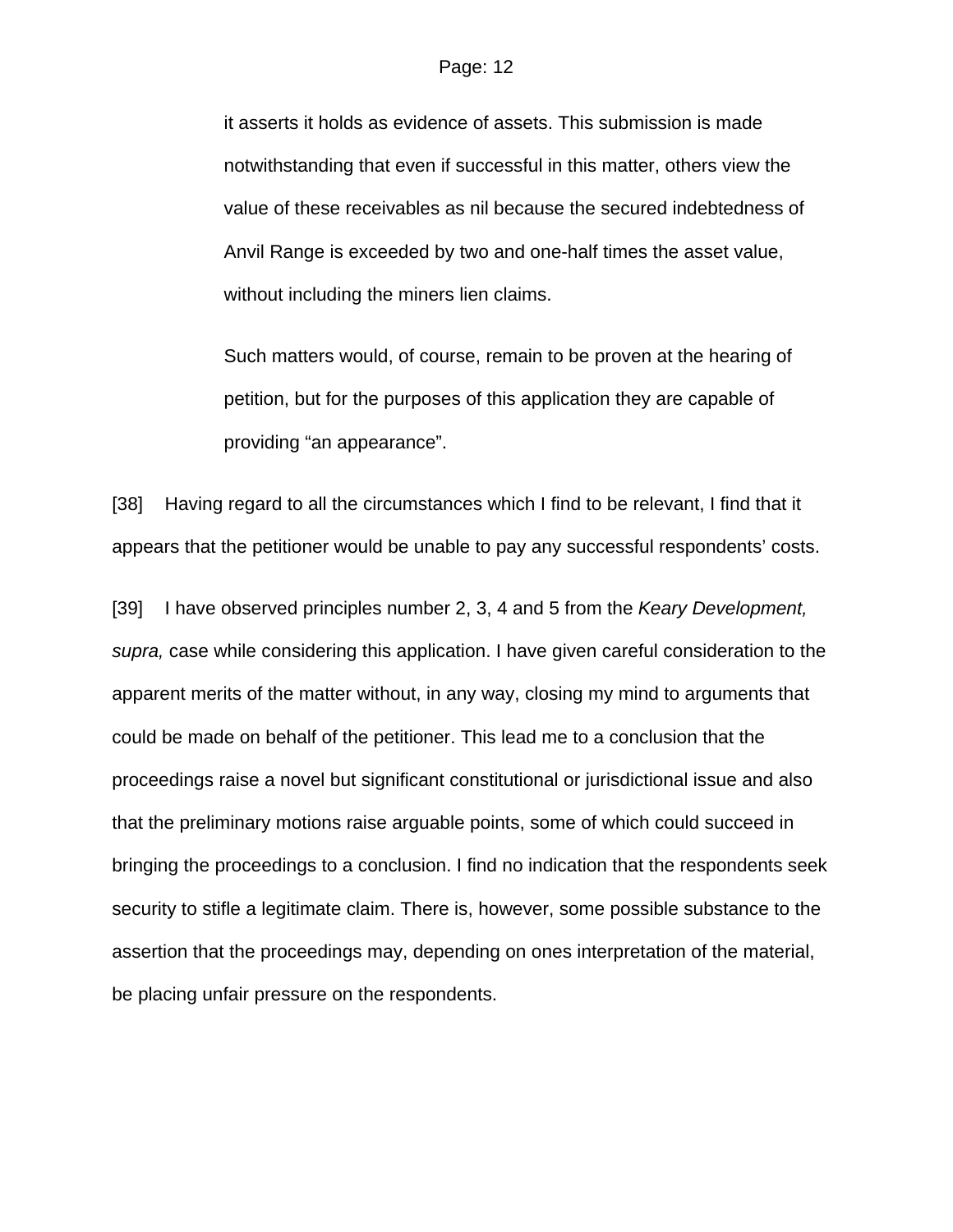[40] Applying these principles to this application I find that pursuant to s. 254 of the

*Business Corporations Act, supra*, I should grant the respondents motion for security for costs.

[41] Section 254 provides for security for costs "on any terms it [the court] thinks fit".

[42] There are, therefore, two questions remaining.

- 1. In what amount should security for costs be ordered?
- 2. On what terms should the security be furnished?
- [43] As to the amount, the British Columbia Court of Appeal in *Fat Mel's Restaurant*

*Ltd., supra,* refers to the case of *Hawaiian Airlines v. Chartermasters, Inc.* (1985), 50

O.R. (2d) 575 (S.C.). Master Sandler stated:

I therefore feel free to adopt, and do adopt as more sensible and preferable, the principle laid down by the English Court of Appeal, in *Procon*, at p. 376 as follows:

> … the principle is this: the security should be such as the court thinks in all the circumstances of the case is just. If security is sought, as it often is, at a very early stage in the proceedings, the court ordering security will be faced with a situation in which a solicitor or his clerk has made an estimate of the costs likely in the future to be incurred; and probably the costs already incurred, or paid, will be a very small fraction of the security that the applicant is seeking. At that stage one of the features of the future of the action which is relevant is the possibility that the action may be settled, perhaps quite soon. In such a situation it may well be sensible to make an arbitrary discount of costs estimated as the probable future costs, but whether one-third is likely in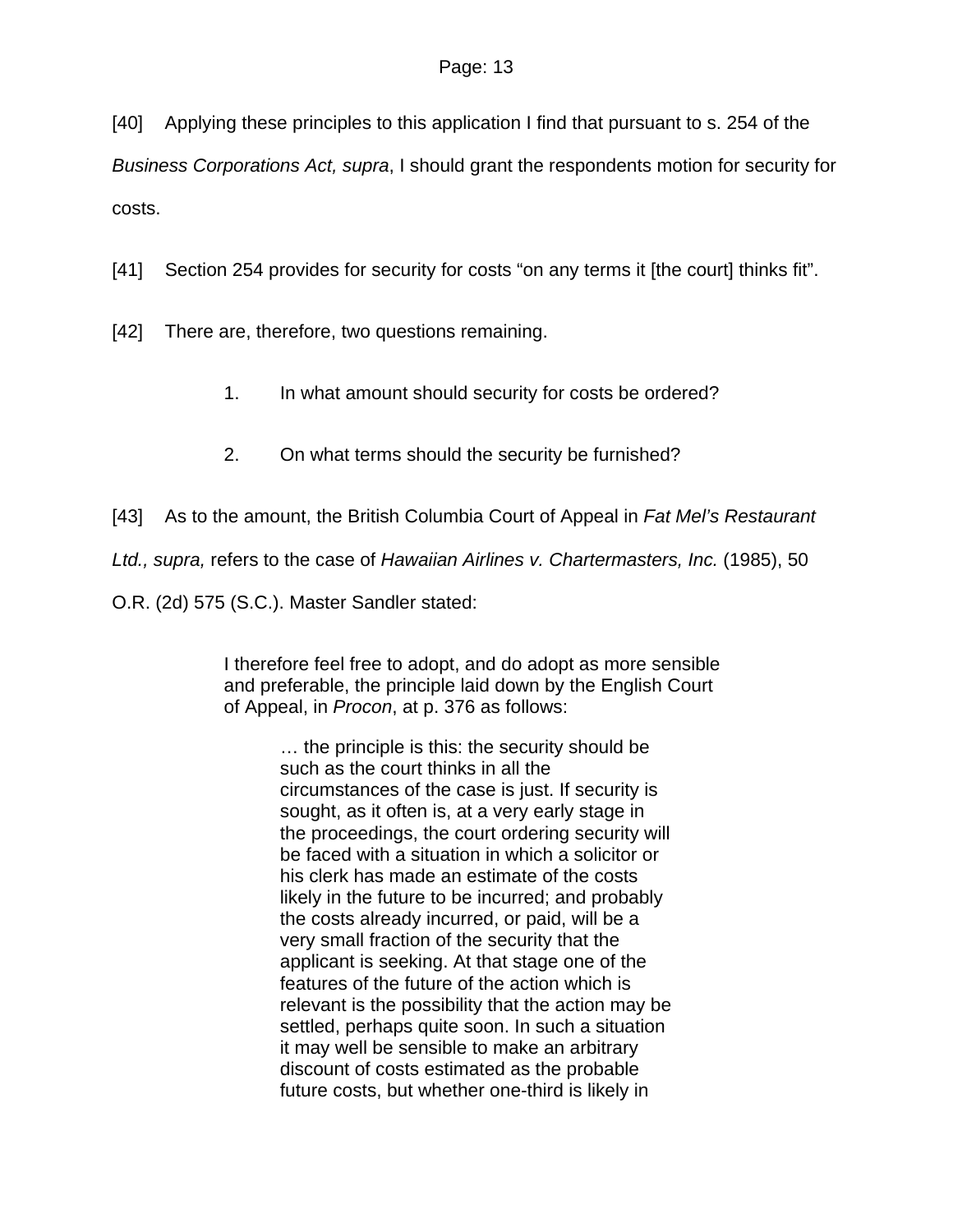any given case to be a sensible discount, and whether any discount at all should be made, will depend on the view of the court on consideration of all the circumstances.

[44] I have not been provided with any draft bill of anticipated costs, but there are tables to assist, some evidence and submissions to enable me to set a figure that is appropriate in all the circumstances.

[45] In exercising my discretion in this matter, I have considered the possibility of an order for special costs, the various scales upon which costs could be ordered if special costs are not ordered, the likely level of disbursements in view of the obvious volume of photocopying that must be done, the time involved in dealing with affidavits and authorities and their reproduction for the proceedings, and the breadth of arguments that may be brought to bear on both sides of the issues arising on the claim and, more important at this time, the issues arising on the motions filed by the MLC's.

[46] Because of the motions filed, some of which are motions for dismissal on specific grounds, I am ordering security for costs up to and including the completion of the preliminary motions following the stay of proceedings therein.

[47] I therefore order that on the application of the MLC's that the sum of \$30,000 be furnished as security for costs. In the case of the application of Yukon Energy Corporation Ltd. that the petitioner furnishes security for costs in the sum of \$15,000. This security may be by deposit in an interest bearing account to be paid out only on an order of the court, or by deposit of an irrevocable letter of credit, appropriately endorsed to constitute security for these respondents' costs.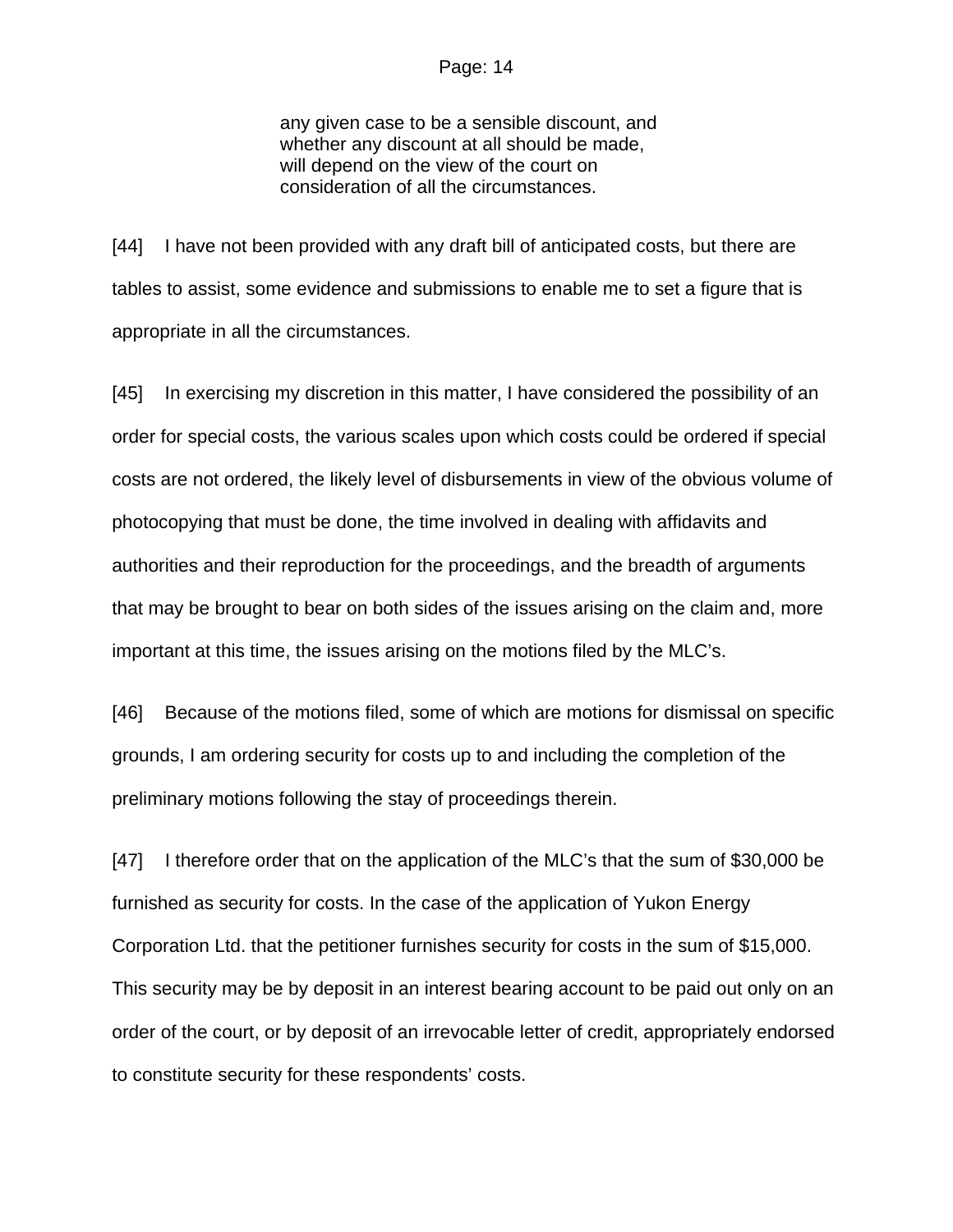[48] Since the matter is complicated by the fact that an adjournment has already been ordered until the Ontario Court of Appeal has pronounced its decision, and because the court has already ordered that the petitioner pay the costs thrown away forthwith, the term of this order shall be that the security shall be furnished before May 22, 2002 or seven days after the Ontario Court of Appeal decision is pronounced, whichever is the earlier.

[49] In any event, no steps may be taken in this action until the security is furnished, and thereafter no steps may be taken until the ruling of the Ontario Court of Appeal is pronounced. The respondents may, however, if no security is furnished by May 22, 2002, apply to the court for dismissal of these proceedings on the grounds set out in any motion for dismissal filed herein.

[50] Because one of the preliminary motions deals with the conversion of this petition to proceedings more in line with the Writ and Statement of Claim, thereby giving rise to more costs with respect to preliminary matters such as discovery, and for other reasons, the respondents/applicants here are entitled upon conclusion of all the preliminary motions to bring application for an increase in the security for costs with respect to further proceedings.

Hudson J.

 $\frac{1}{\sqrt{2\pi}}$  , which is a set of the set of the set of the set of the set of the set of the set of the set of the set of the set of the set of the set of the set of the set of the set of the set of the set of the set of